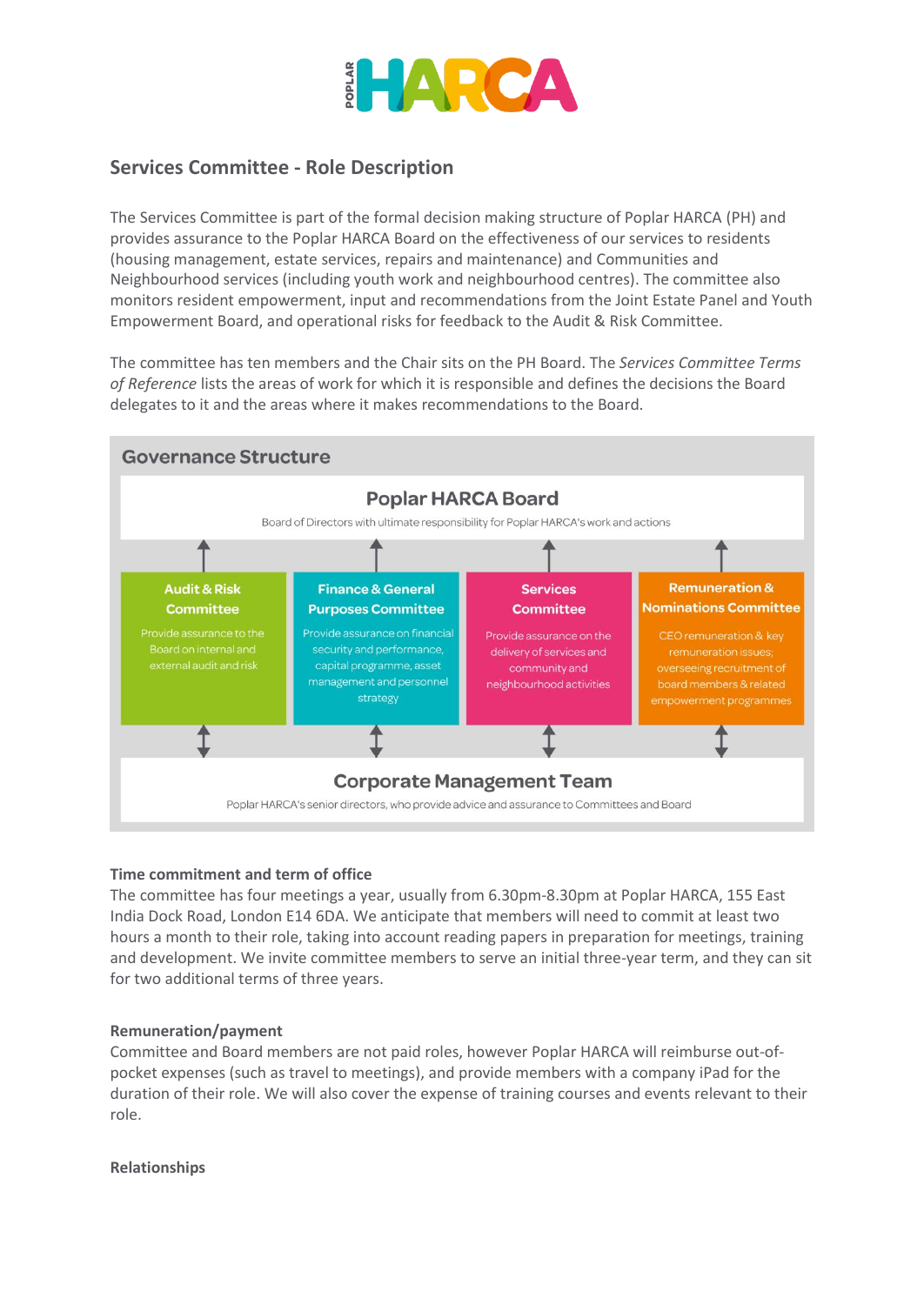

## **Services Committee - Role Description**

Committee members report directly to the Chair of that Committee, which is responsible for carrying out powers delegated by the Poplar Board. They also work with the relevant members of the Corporate Management Team to achieve the objectives of the committee.

### **Responsibilities of a committee member**

- 1. To promote Poplar HARCA's strategic objectives, vision and values.
- 2. To work with, support and challenge the relevant members of the Corporate Management Team to achieve these objectives.
- 3. To work within the Terms of Reference for the committee.
- 4. To ensure the cost of any actions or decisions does not exceed the approved budget.
- 5. To make recommendations to the Poplar Board and to provide advice to other committees.
- 6. To ensure that the interests and needs of Poplar HARCA residents are considered in all matters.
- 7. To measure and review performance regularly and make recommendations for improvement where appropriate.
- 8. To promote openness and transparency in dealings with all stakeholders.
- 9. To demonstrate Poplar HARCA's commitment to equality and diversity in all decisions made and in personal conduct.
- 10. To act in accordance with the Code of Conduct and the best interests of Poplar HARCA and to deal appropriately with confidential information.
- 11. To inform themselves on the key issues considered at the Committee through appropriate background reading, training and development.
- 12. To act as an ambassador for Poplar HARCA.

### **Person specification**

In order to be effective as a committee member you will need to be able to demonstrate the competencies set out below. We can provide training to help you develop in the areas in which you feel less confident.

- An empathy with Poplar HARCA, its roots, mission, values and ethos
- Ability to think creatively and apply this to the challenges and problems encountered by the organisation
- Willingness to speak their mind whilst maintaining tact and diplomacy
- Understanding and acceptance of the legal duties, responsibilities and liabilities of the role
- Ability to work effectively as a member of the diverse team
- Adhere to Nolan's seven principles of public life: selflessness, integrity, objectivity, accountability, openness, honesty and leadership
- Strategic vision
- Understanding of the principles and practice of equality and diversity

Any member appointed to the Services Committee must be able to demonstrate at least one of the following individual characteristics:

- Undertaken a role in at least one of: housing management, repairs & maintenance or asset management
- Experience of outreach in communities
- Experience managing and delivering community based projects
- Local lived experiences.